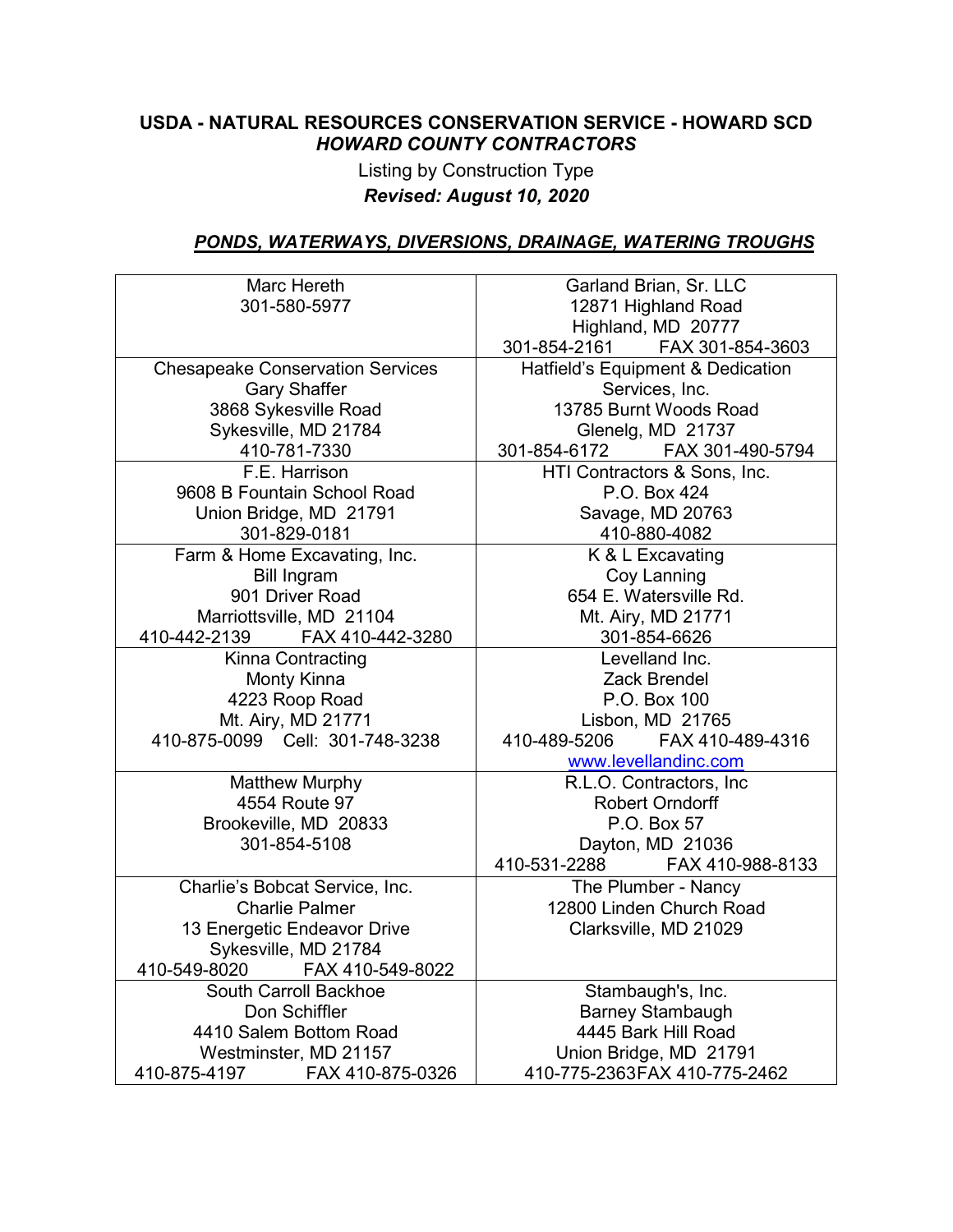| AC Site Services, LLC<br>11615 Gladhill Brothers Rd.<br>Monrovia, MD 21770<br>$(240)$ 543-9613<br>http://www.acsiteservices.com/contact/<br>Starcher Excavating Co., Inc. | M & M Sediment Control & Contracting,<br>Inc.<br>6990 O'Connor Road<br>Hanover, MD 21076<br>410-796-7214<br><b>Michael Mundorf</b><br>mikemundorf@gmail.com<br>R.J. Tompkins Company |
|---------------------------------------------------------------------------------------------------------------------------------------------------------------------------|--------------------------------------------------------------------------------------------------------------------------------------------------------------------------------------|
| (Loader & Bulldozer work only)<br>3202 Florence Road<br>Woodbine, MD 21797<br>301-854-6639                                                                                | 1908 Harewood Road<br>Edgewood, MD 21040<br>410-676-2020                                                                                                                             |
| Whitworth Excavating, Inc<br>12680 Clarksville Pike<br>Clarksville, MD 21029<br>410-531-5033 (Office)<br>FAX 301-854-9483<br>410-531-6348 (H)                             | 4-Outdoor<br>10409 Old Liberty Road<br>Frederick, MD 21701<br>301-898-3400                                                                                                           |
| Four Points Fence Company<br><b>Mark Butler</b><br>4530 St Mark's Road<br>Jefferson, MD 21755<br>301-471-5630(Cell) 301-471-5630(Office)<br>www.fpfence.com               | <b>Associated Excavators Contractors</b><br>Mt. Airy, MD 21771<br>410-984-2659<br>410-977-3237<br>Michael Johnson                                                                    |
| <b>Holler Contracting</b><br>10617 Powell Road<br>Thurmont, MD 21788<br>301-898-8780<br>FAX 301-898-8781<br>www.stambaughpolebuildings.com                                | C.L.A.C. International Inc.<br><b>Clint Dustin</b><br>443-745-8081<br>CLACLLC@AOL.com                                                                                                |
| <b>Bourn Environmental</b><br>1209 Church Road<br>Mitchellville, MD 20721<br>301-233-5146<br><b>Christopher Perry</b><br>www. Bournenvironmental.org                      | <b>Bryan Thompson</b><br><b>Merry Acres Services</b><br>443-865-2822<br>www.merryacresservices.com                                                                                   |
| K & L Contracting<br>David Wisner<br>3750 Black Rock Road<br>Upperco, MD 21155<br>410-952-9610<br>www.klcontractingllc.com                                                | <b>Native Construction Group</b><br><b>Rusty Denney</b><br>11903 Lime Kiln Road<br>Fulton, MD 20759<br>443-370-0401<br>www.nativeconst.com                                           |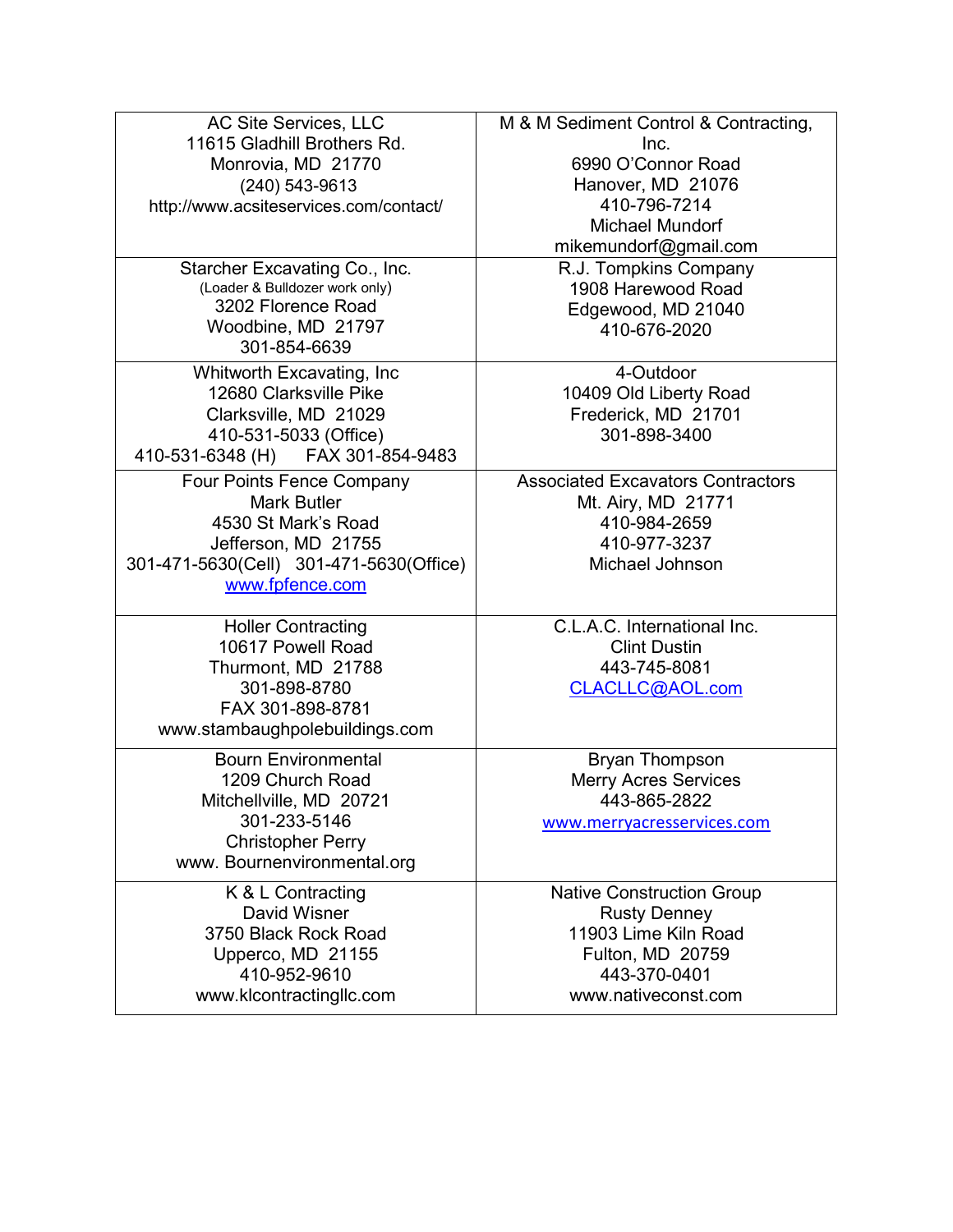| M.G. Fulton Services                  | <b>Circle H Services</b>   |
|---------------------------------------|----------------------------|
| Michael G. Fulton                     | Erosion & Sediment Control |
| 410-795-1011                          | <b>Kelby McGinnis</b>      |
| Cell: 410-984-7163                    | 717-729-7605               |
| Excavating, Land Clearing, Demolition | Eastcoathunter@onemain.com |
|                                       |                            |
| AC Site Services, LLC                 | C. Douglas Stapf Company   |
| Monrovia, MD                          | <b>Jeff Stapf</b>          |
| 301-788-2192                          | 5896 Bonnie View Lane      |
| acsiteservices@gmail.com              | Elkridge, MD 20175         |
| Carl Fowler, Jr.                      | 410-796-7678               |
|                                       |                            |
| <b>Rasevic Constuction</b>            |                            |
| 5200 River Rd. Bldg. 6                |                            |
| Bethesda, MD 20816                    |                            |
| 301-986-6900                          |                            |
| <b>Brian Bowers</b>                   |                            |
| Bbowers8889@gmail.com                 |                            |
| 443-974-6740                          |                            |
|                                       |                            |
| <b>Paul Rasevic</b>                   |                            |
| paul@rasevic.com                      |                            |
| 301-343-5569                          |                            |
|                                       |                            |
| Stormwater Management, BMPs such as   |                            |
| ponds and swales, but not limited to  |                            |
| excavating and grading, stream        |                            |
| restorations and waterways            |                            |
|                                       |                            |

# *SEEDING/SPRAYING & PLANTING PASTURE & HAYLAND*

| W.H. Boyer, Inc.<br>Evan Diamond & Clyde Hirt<br>2945 Route 97<br>Glenwood, MD 21738<br>410-442-2100 | Carl W. Neutzel Landscaping Services, Inc.<br>2648 Openshawk Rd.<br>White Hall, MD 21161<br>410-329-6791 888-580-5327<br>www.cwneutzel@verizon.net |
|------------------------------------------------------------------------------------------------------|----------------------------------------------------------------------------------------------------------------------------------------------------|
| FAX 410-442-2036<br>301-854-6396                                                                     |                                                                                                                                                    |
| F.E. Harrison & Sons, Inc.                                                                           | J. David Mullinix & Sons                                                                                                                           |
| 9608 B Fountain School Road                                                                          | 14420 Howard Road                                                                                                                                  |
| Union Bridge, MD 21791                                                                               | Dayton, MD 21036                                                                                                                                   |
| 301-829-0181                                                                                         | 410-489-4363                                                                                                                                       |
| <b>HTI Contractors</b>                                                                               | O'Donnell Enterprises, Inc.                                                                                                                        |
| P.O. Box 424                                                                                         | P.O. Box 308                                                                                                                                       |
| Savage, MD 20763                                                                                     | Glenelg, MD 21737                                                                                                                                  |
| 410-880-4082                                                                                         | 301-854-6480                                                                                                                                       |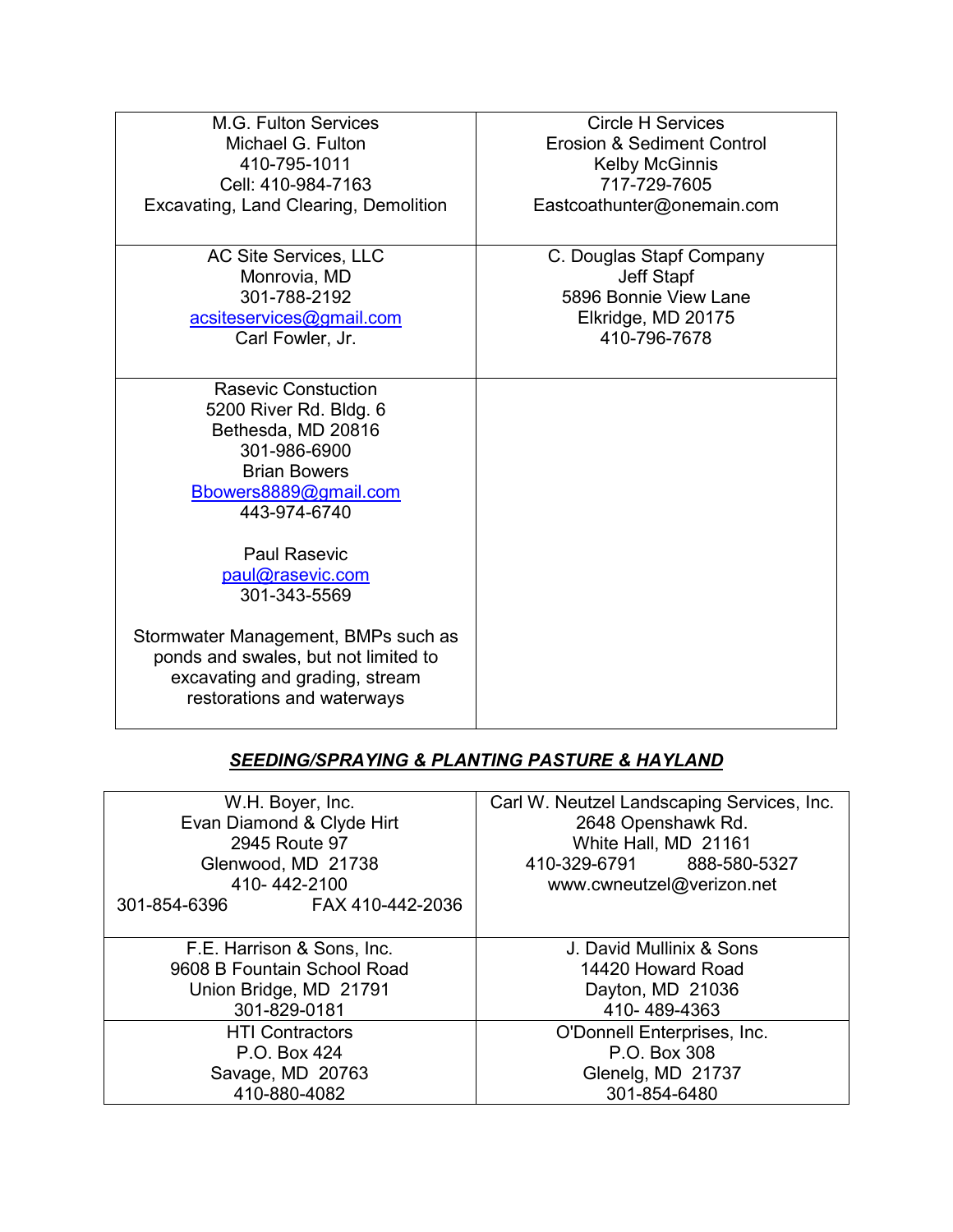| Whitworth Excavating, Inc.                         | John (Jay) Rhine III                   |
|----------------------------------------------------|----------------------------------------|
| 12680 Clarksville Pike                             | 12885 Old Frederick Road               |
| Clarksville, MD 21029                              | Sykesville, MD 21784                   |
| 410-531-5033 (O) 410-531-6348 (H)                  | 410-442-2445                           |
| <b>SMGC Wildlife Habitat &amp; Farm Management</b> | Southern States (Spraying)             |
| P.O. Box 332                                       | Mickey Day                             |
| West River, MD 20778-0332                          | Sykesville, MD                         |
| 410-991-1419                                       | 410-795-1234                           |
| Penn Line Service, Inc.                            | U&U Lawn & Garden Care, Inc.           |
| P.O. Box 462                                       | 11744 Triadelphia Road                 |
| Scottsdale, PA 15683                               | Ellicott City, MD 21042                |
| (Guardrails, seeding & mulching)                   | Gary & Bill Unverzagt                  |
| 412-887-9110                                       | 410-988-9348 410-489-4997 410-442-1080 |
| <b>William Harrison &amp; Sons</b>                 | Todd Greenstone Custom Farming, Inc.   |
| Run of the Mill Farm                               | P.O. Box 336                           |
| 6901 Eden Mill Road                                | Brookeville, MD 20833-0336             |
| Woodbine, MD 21797                                 | 301-774-6289                           |
| 410-795-0753                                       | 301-570-4936 - FAX                     |
| (Grading, hydroseeding and sodding of              | 301-370-3566 - Cell                    |
| farms, homes and commercial property)              |                                        |
| <b>Bryan Thompson</b>                              | <b>Circle H Services</b>               |
| <b>Merry Acres Services</b>                        | <b>Erosion &amp; Sediment Control</b>  |
| 443-865-2822                                       | <b>Kelby McGinnis</b>                  |
| www.merryacresservices.com                         | 717-729-7605                           |
|                                                    | Eastcoathunter@onemain.com             |
| <b>Habitat Enhancers</b>                           | <b>Associated Excavators</b>           |
| <b>Jack Price</b>                                  | Mike Johnson                           |
| Dickerson, MD 20842                                | 410-977-2216                           |
| 301-651-5200                                       | Aeclic57@gmail.com                     |

HabitatEnyhancers@comcast.net

*ANIMAL WASTE FACILITIES*

Swales, ponds, stream crossing

| Cornerstone, Inc.                    | M.B. Delp, Co.                   |
|--------------------------------------|----------------------------------|
| Mr. Ron Magaha                       | 1007 Haverhill Road              |
| $P.O.$ Box $6$                       | Baltimore MD 21229               |
| Beallsville, MD 20839                | FAX 410-646-4829<br>410-644-8343 |
| FAX 301-428-8032<br>301-972-8700     |                                  |
| P.H. Drayer Co. Inc.                 | F.E. Harrison & Sons, Inc.       |
| Mr. Pete Drayer                      | 9608 B Fountain School Road      |
| 4111 Lander Road                     | Union Bridge, MD 21791           |
| Jefferson, MD 21755 (near Frederick) | 301-829-0181                     |
| 301-473-4466                         |                                  |
|                                      |                                  |
|                                      |                                  |
|                                      |                                  |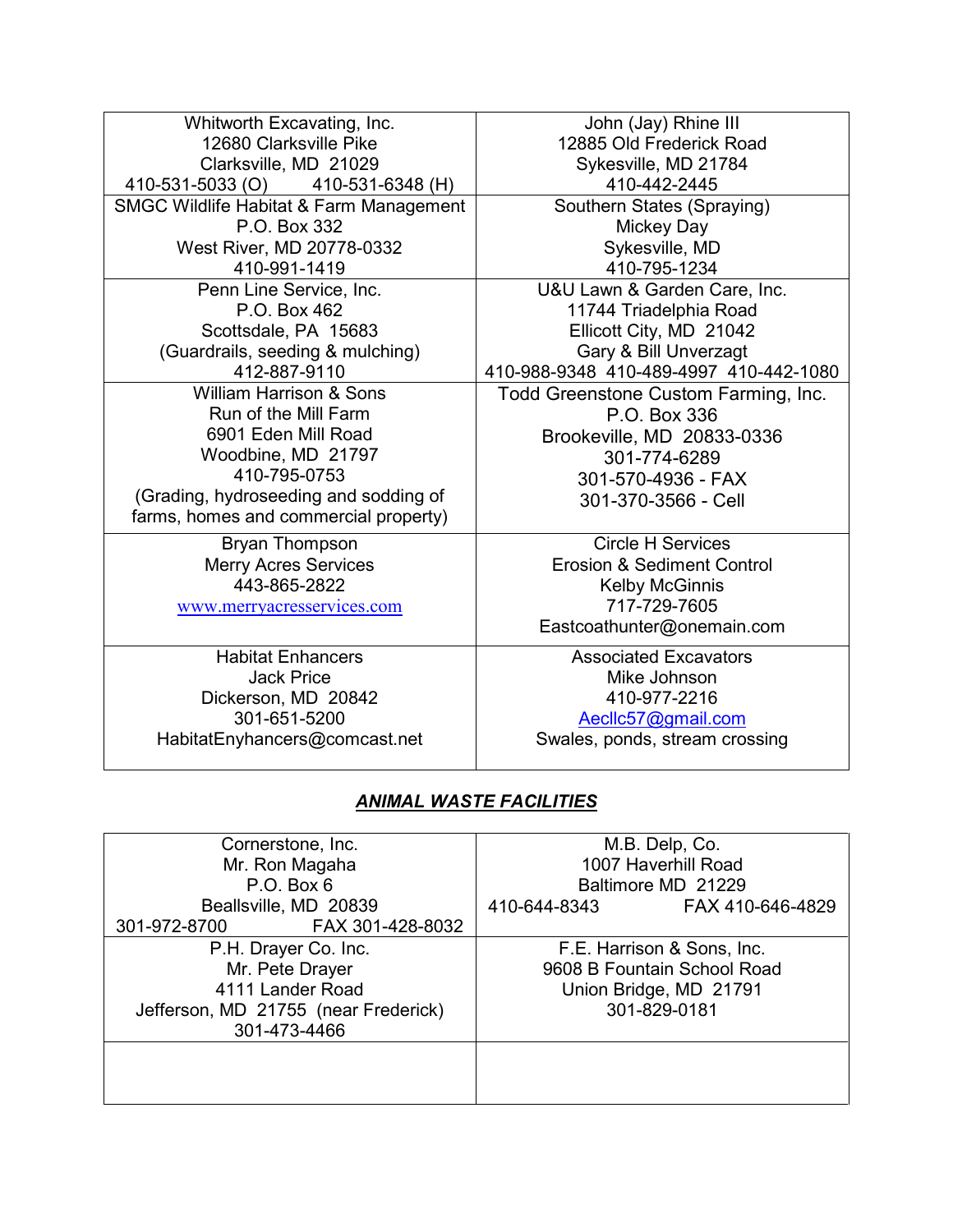| Menchey Construction, Inc.<br>1527 Old Manchester Road<br>Westminster, MD 21157<br>410-848-0293                                      | Don P. Pistorio Company<br>Don Pistorio<br>5221 Lynngate Rd.<br>Columbia, MD 21044<br>410-730-5837 FAX 410-964-3964 |
|--------------------------------------------------------------------------------------------------------------------------------------|---------------------------------------------------------------------------------------------------------------------|
| Rasche Brothers<br><b>Bill Rasche</b><br>3797 Sells Mill Road<br>Taneytown, MD<br>410-756-4457 or 410-775-0086<br>FAX 410-775-7278   | Stambaugh's, Inc.<br>4445 Bark Hill Road<br>Union Bridge, MD 21791<br>410-775-2363                                  |
| <b>King Construction Company</b><br>Dean Hoover<br>601 Overly Grove Rd.<br>New Holland, PA 17557<br>717-354-4740<br>FAX 717-355-2469 |                                                                                                                     |

#### *WETLAND MITIGATION / WILDLIFE HABITAT DESIGN OR BUILDING*

| W.H. Boyer, Inc.                               | Garland Brian, Sr. LLC              |
|------------------------------------------------|-------------------------------------|
| Evan Diamond & Clyde Hirt                      | 12871 Highland Road                 |
| 2945 Route 97                                  | Highland, MD 20777                  |
| Glenwood, MD 21738                             | 301-854-2161 (Day) FAX 301-854-3603 |
| 410-442-2100                                   |                                     |
| FAX 410-442-2036<br>301-854-6396               |                                     |
| Joe Brown                                      | Environmental Concern, Inc.         |
| <b>Patriot Land and Wildlife Mgt. Services</b> | Mandy Burch, Wetlands Restoration   |
| (C) 240-388-0602                               | <b>Specialist</b>                   |
| (O) 240-687-7228                               | P.O.BoxP                            |
| www.PatriotLWM.com                             | St. Michaels, MD 21663              |
|                                                | 410-745-9620                        |
| Environmental Land Improvements, Inc.          | <b>Greenbriar Farms</b>             |
| P.O. Box 1203                                  | John Talley                         |
| Easton, MD 21601                               | 1525 Daisy Road                     |
| 410-820-7451<br><b>FAX</b>                     | Woodbine, MD 21797                  |
| 410-820-7310                                   | 410-442-2300                        |
| F.E. Harrison & Sons, Inc.                     | <b>TruGreen Landscape</b>           |
| 9608 B Fountain School Road                    | Dennis O'Connell                    |
| Union Bridge, MD 21791                         | 17701 New Hampshire Ave.            |
| 301-829-0181                                   | Ashton, MD 20861                    |
|                                                | FAX 301-774-6849<br>301-924-7869    |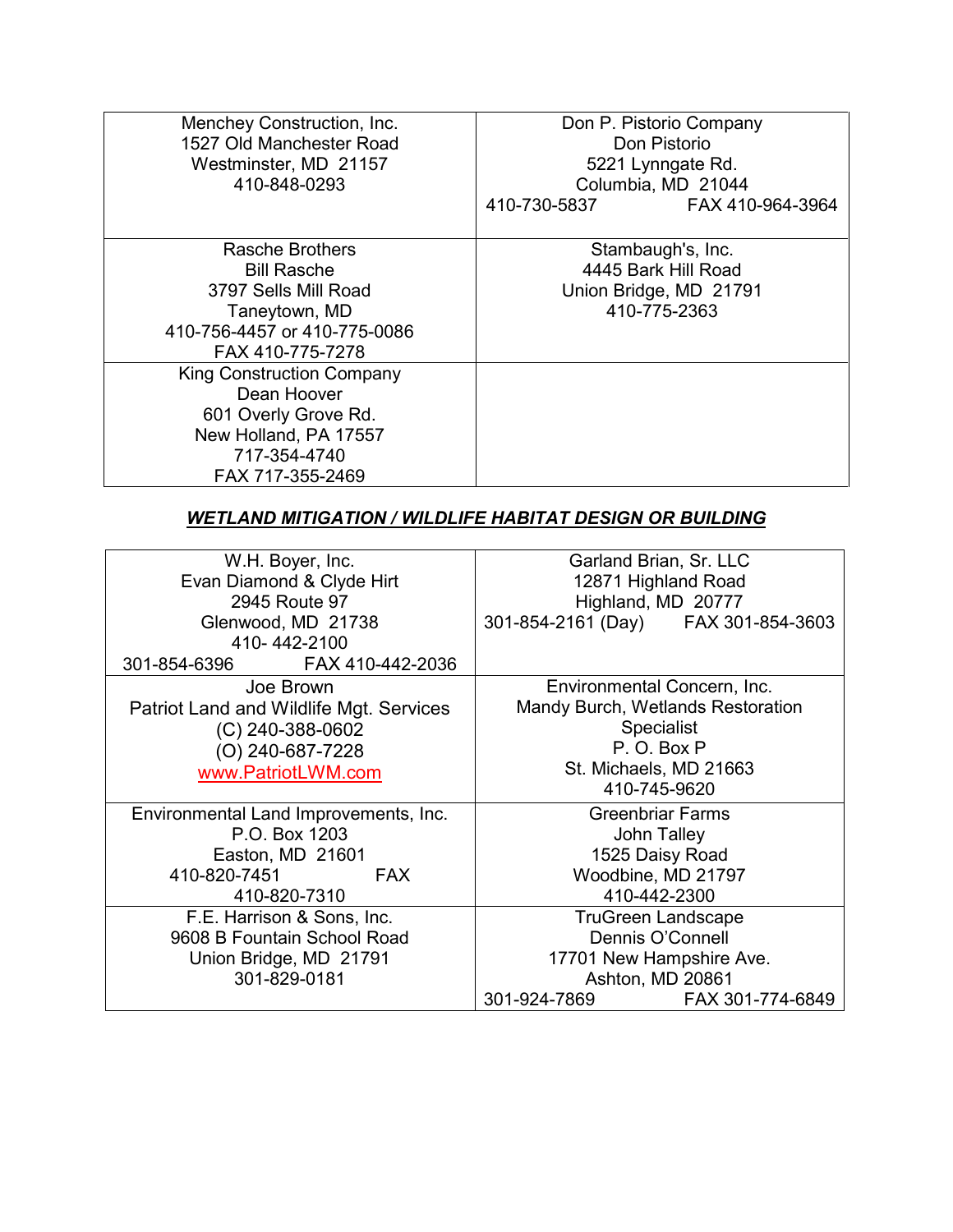| Natural Areas Management                  | <b>Bourn Environmental</b>                  |
|-------------------------------------------|---------------------------------------------|
| 111 Earls Road                            | 1209 Church Road                            |
| Baltimore, MD 21220                       | Mitchellville, MD 20721                     |
| 410-274-7678 Jeff Wolinski                | 301-233-5146                                |
| <b>Stream &amp; Wetlands Restoration</b>  | www.bournenvironmental.org                  |
| <b>SWM Compliance &amp; Enhancement</b>   | <b>Christopher Perry, Operating Manager</b> |
| <b>Native Meadows &amp; Reforestation</b> |                                             |
| <b>Habitat Enhancers</b>                  | <b>Circle H Services</b>                    |
| 22014 Dickerson Road                      | Erosion & Sediment Control                  |
| Dickerson, MD 20842                       | <b>Kelby McGinnis</b>                       |
| 301-651-5200                              | 717-729-7605                                |
| www.habitatenhancers.net                  | Eastcoathunter@onemain.com                  |

# *FENCING*

| <b>East Coast Horse Fencing</b>  | Four Points Fence Company                 |
|----------------------------------|-------------------------------------------|
| Mark G. Passmann                 | Mark Butler                               |
| 410-790-2000                     | 4530 St Mark's Road                       |
| 410-833-1313                     | Jefferson, MD 21755                       |
|                                  | 301-471-5630 (Cell) 301-471-5630 (Office) |
|                                  | www.fpfence.com                           |
| <b>Green Velvet Fencing</b>      | Profence LLC                              |
| John Williams                    | 94 Hershey Road                           |
| 10530 Green Valley Road          | Shippensburg, PA                          |
| Union Bridge, MD 21791           | 800-433-6236<br>FAX 717-532-6722          |
| 301-898-9841                     |                                           |
| W.A. McKnight, Inc.              | <b>Swietzer's Livestock Fencing</b>       |
| 7561 Morgan Road                 | 255 Pleasant Grove Rd                     |
| Woodbine, MD 21797               | Red Lion, PA 17356                        |
| 410-795-0454<br>FAX 410-795-1137 | 800-315-9523<br>717-246-3232              |
|                                  |                                           |
| All About Fence, Inc.            | Lou Randle                                |
| 2085 Crouse Mill Road            | 443-847-3191                              |
| Taneytown, MD 21787              |                                           |
| 410-756-3336                     |                                           |
| <b>Robert Thomas</b>             |                                           |
|                                  |                                           |
| Four Points Fence Co.            |                                           |
| 4530 St. Marks Road              |                                           |
| Jefferson, MD 21755              |                                           |
| 301-834-5595                     |                                           |
|                                  |                                           |
|                                  |                                           |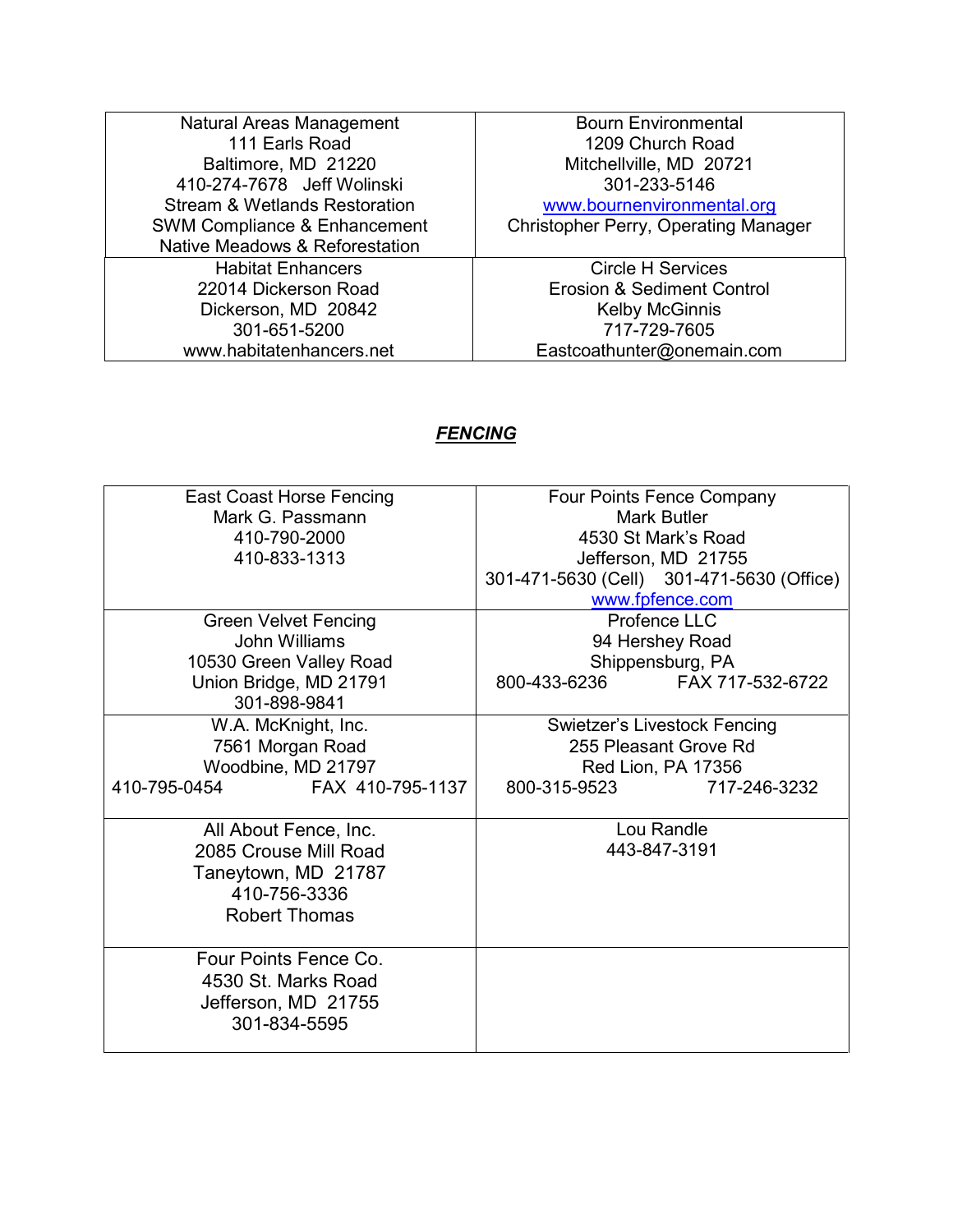## *SEED SOURCES, GRASS, LEGUME and FORB (Wildflower) SEED*

| Bowen's Farm Supply                                      | <b>Ernst Conservation Seeds</b>                                                                                                                                                        |
|----------------------------------------------------------|----------------------------------------------------------------------------------------------------------------------------------------------------------------------------------------|
| Annapolis, MD                                            | Meadville, PA                                                                                                                                                                          |
| 410-224-2490                                             | 800-873-3321                                                                                                                                                                           |
|                                                          |                                                                                                                                                                                        |
| <b>Gamagrass Seed Co</b>                                 | <b>Grassland West</b>                                                                                                                                                                  |
| Rt. 1, Box 114 A                                         | N. 10 Post, Suite 443                                                                                                                                                                  |
| Falls City, NE 68355                                     | Spokane, WA 99201                                                                                                                                                                      |
| 800-367-2879                                             | 888-456-7712<br>FAX 509-456-7742                                                                                                                                                       |
| Newsom Seed, Inc.                                        | <b>Sharp Brothers</b>                                                                                                                                                                  |
| Rockville, MD                                            | Rt. 4, Box 237A                                                                                                                                                                        |
| 800-553-2719                                             | Clinton, MO                                                                                                                                                                            |
|                                                          | 1-800-451-3779<br>FAX 816-885-8647                                                                                                                                                     |
| <b>Rohrer Farm Seed</b><br>Smoketown, PA<br>717-299-2571 | Southern States - all locations in Maryland<br>seed availability is based on the stock of the<br>Main Distribution Warehouse, local stores<br>can order seed they do not usually stock |
| <b>SMGC Wildlife Habitat &amp; Farm Management</b>       | <b>Wildseed Farms</b>                                                                                                                                                                  |
| Kevin P. Colbeck                                         | 425 Wildflower Hills                                                                                                                                                                   |
| P.O. Box 332                                             | P.O. Box 3000                                                                                                                                                                          |
| West River, MD 20778-0332                                | Fredericksburg, TX 78624-3000                                                                                                                                                          |
| 410-991-1419                                             | 800-848-0078<br>FAX 830-990-8090                                                                                                                                                       |
| <b>Stock Seed Farms</b>                                  |                                                                                                                                                                                        |
| 28008 Mill Road                                          |                                                                                                                                                                                        |
| Murdock, NE 68407-2350                                   |                                                                                                                                                                                        |
| 800-759-1520 (Orders) FAX 402-867-2442                   |                                                                                                                                                                                        |

## *TREE & SHRUB SEEDLINGS*

| Maryland State Forest Tree Nursery | Musser Forests, Inc. |
|------------------------------------|----------------------|
| Preston, MD                        | Indiana, PA          |
| 800-873-3763                       | 412-465-5685         |
| <b>Sylva Native Nursery</b>        |                      |
| New Freedom, PA                    |                      |
| 717-227-0486                       |                      |

## *TREE PLANTING/SITE PREPARATION CONTRACTORS*

| <b>Barony Tree Farms</b> | <b>Gil Breeding</b>      |
|--------------------------|--------------------------|
| <b>Tony Dale</b>         | 2177 Bollinger Mill Road |
| Star Rt. 3, Box 146      | Finksburg, MD 21048      |
| Breezewood, PA 15533     |                          |
| 814-735-4660             |                          |
|                          |                          |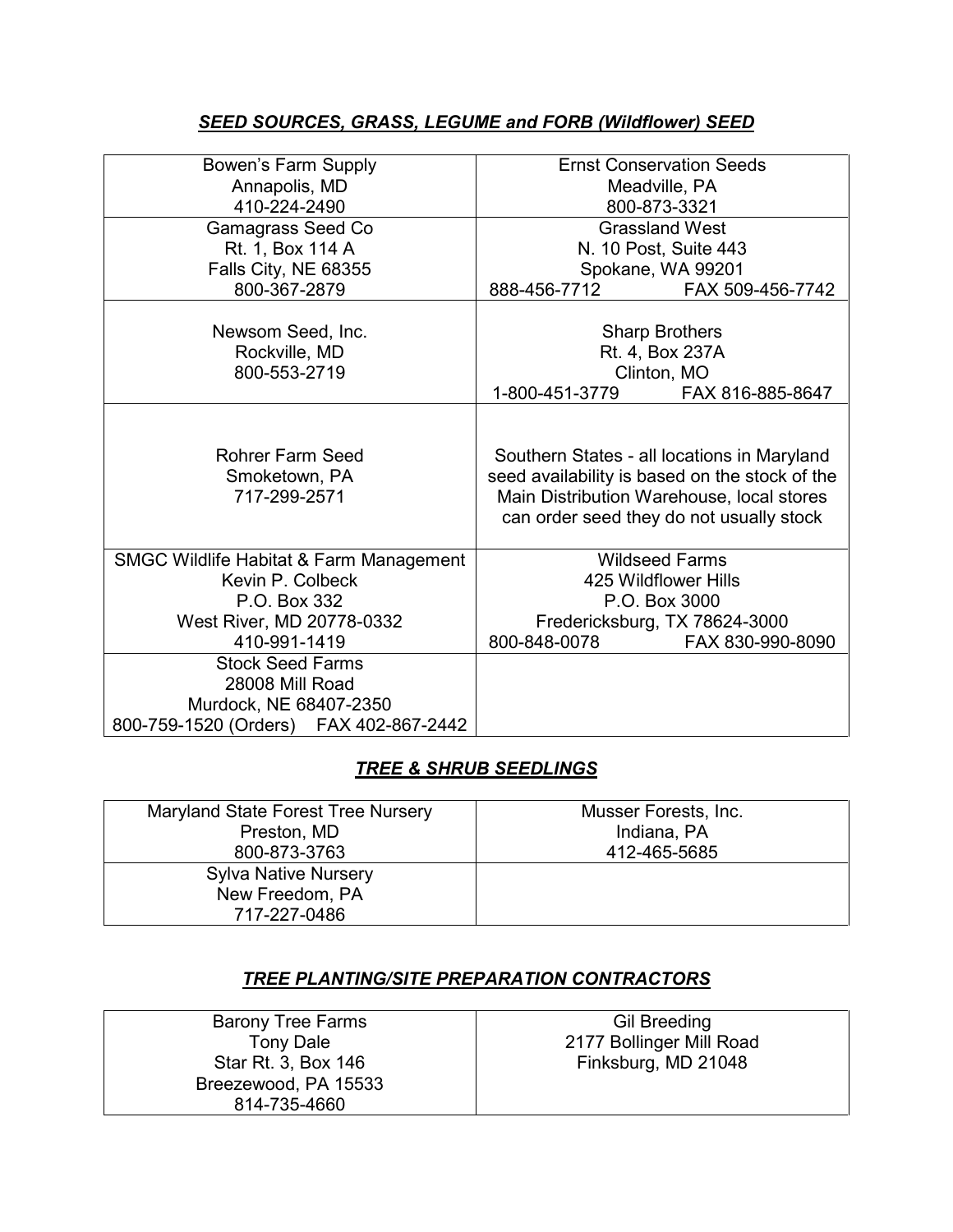| Carroll County Firewood & Landscaping, Inc. | Envirens, Inc.                     |
|---------------------------------------------|------------------------------------|
| <b>Robert Beall</b>                         | <b>Mike Hollins</b>                |
| 558 Old Westminster Pike                    | P.O. Box 299                       |
| Westminster, MD 21157                       | Freeland, MD 21053-0299            |
| 410-876-6563                                | 410-299-6898<br>FAX 410-374-4191   |
| Hahn Tree Expert Co.                        | <b>Edwin Hinson</b>                |
| <b>William Hahn</b>                         | 7007 Bristol Place                 |
| 2418 Sykesville Road                        | Sykesville, MD 21784               |
| Westminster, MD 21157                       | 410-781-6557                       |
| 410-848-4857                                |                                    |
| <b>Tupelo-Beech Conservation Solutions</b>  | <b>LPD Planting</b>                |
| 1981 Dennings Road                          | Penne Steinhorst                   |
| New Windsor, MD 21776                       | 305 4th Street, SE                 |
| David C. Plummer                            | Stewartville, MN 55976             |
| $C - 443 - 340 - 4865/H - 443 - 671 - 6323$ | 800-484-3942                       |
| tupelobeechcs@aol.com                       |                                    |
| Landscape Services Inc.                     | <b>Greenbriar Farms</b>            |
| Carl W. Neutzel                             | John Talley                        |
| 2648 Openshaw Rd.                           | 1525 Daisy Road                    |
| White Hall, MD 21161                        | Woodbine, MD 21797                 |
| 410-329-6791 & 888-580-5325                 | 410-442-2300                       |
| www.cwneutzel@verizon.net                   |                                    |
| <b>Michael Manthos</b>                      | Maryland Timber Stand Improvement  |
| 60 North Ridge Road                         | <b>Charles and David Robertson</b> |
| McHenry, MD 21541                           | 1106 Mt. Carmel Road               |
| 301-387-4695                                | Parkton, MD 21120                  |
|                                             | 410-357-5932                       |
|                                             |                                    |
| Napieralski Forestry Company                | <b>Parkton Woodland Services</b>   |
| Dennis Napieralski                          | 15401 Dover Rd.                    |
| 3754 Peach Orchard Road                     | Upperco, MD 21155                  |
| Street, MD 21154                            | Paul Maslen - 410-274-7580         |
| 410-452-8442                                | Bill Bond - 301-293-2727           |
| <b>Capitol LLC</b>                          | C. Douglas Stapf Company           |
| 15240 Frederick Road                        | <b>Jeff Stapf</b>                  |
| Woodbine, MD 21797                          | 5896 Bonnie View Lane              |
| 301-854-5620                                | Elkridge, MD 20175                 |
|                                             | 410-796-7678                       |
|                                             |                                    |

## *MATERIAL SOURCES*

Vinci Stone Products - Greg Buchanan 798 Marriottsville Rd Marriottsville, MD 21104 410-442-1460

¼ Screened mixed soil material, clean fill material and Crushed stone

Keystone Concrete Products 477 Farmersville Road New Holland, PA 17557 888-539-2361

Pre-Cast Concrete panels